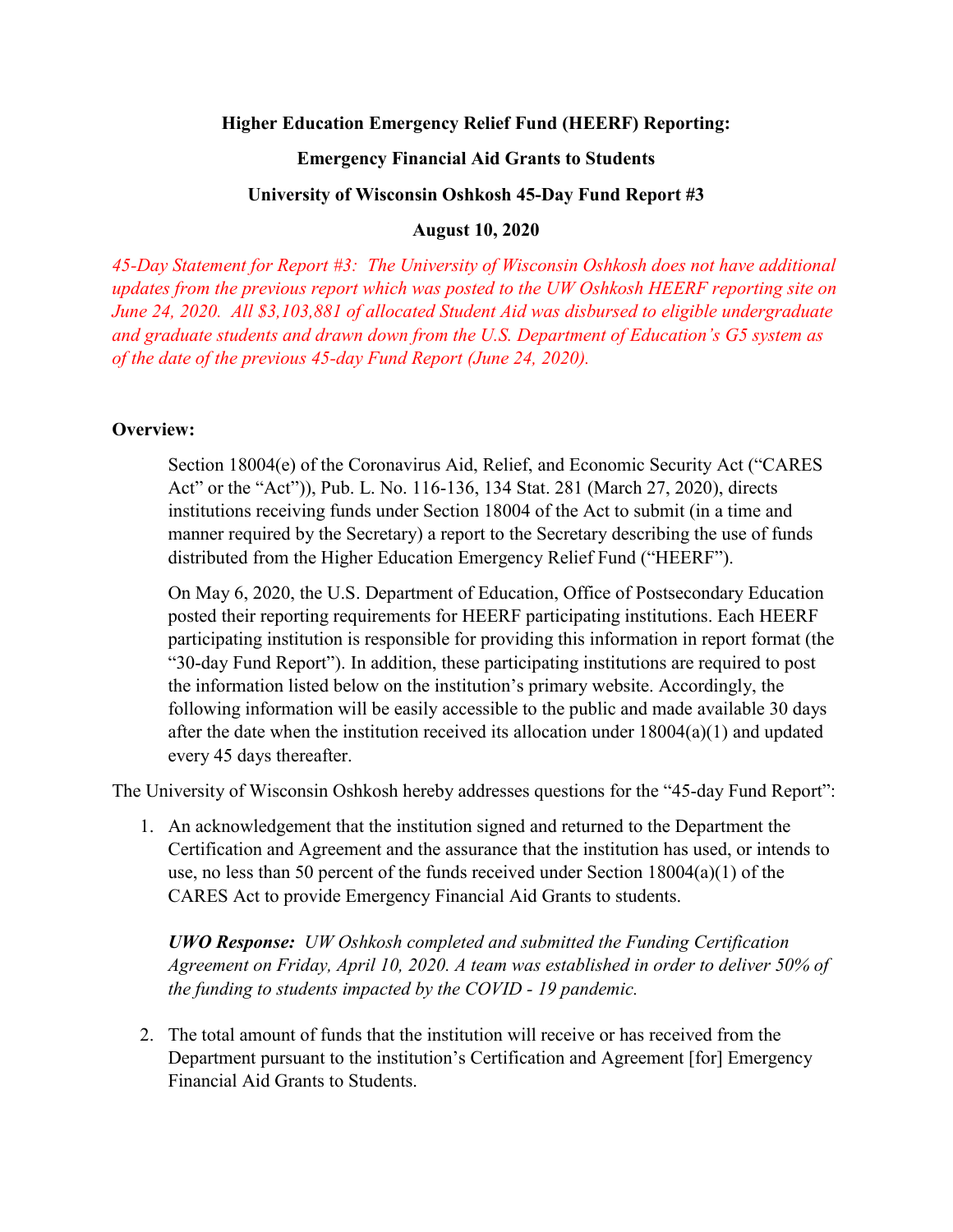*UWO Response: UW Oshkosh received \$3,103,881 in funding to be distributed among its applicants. As of the posting date of this report, all funds have been disbursed to eligible students and drawn down from the U.S. Department of Education's G5 system.* 

3. The total amount of Emergency Financial Aid Grants distributed to students under Section 18004(a)(1) of the CARES Act as of the date of submission (i.e., as of the 30-day Report and every 45 days thereafter).

*UWO Response: No funding was given to students during the initial 30-day reporting period. During the next 45-day period, UW Oshkosh awarded and disbursed its allocation of \$3,103,881 to eligible undergraduate and graduate students.*

*4.* The estimated total number of students at the institution eligible to participate in programs under Section 484 in Title IV of the Higher Education Act of 1965 and thus eligible to receive Emergency Financial Aid Grants to students under Section 18004(a)(1) of the CARES Act.

*UWO Response: With over 10,000 students enrolled at UW Oshkosh, we anticipated several thousand students to participate in the program.*

5. The total number of students who have received an Emergency Financial Aid Grant to students under Section 18004(a)(1) of the CARES Act.

*UWO Response: UW Oshkosh awarded and disbursed HEERF funding to a total of 2,011 students. The awards ranged from \$200 on up to approximately \$6,195. The average award was \$1,543.00.*

6. The method(s) used by the institution to determine which students receive Emergency Financial Aid Grants and how much they would receive under Section 18004(a)(1) of the CARES Act.

*UWO Response: We used an application process for students to apply for the funding. Students were given a ten-day window to submit their application before we began the review process in order to determine their eligibility for the funding. Students were directed to identify the specific needs [costs] they were experiencing on the application. Also, they were given the opportunity to list the amount of funding they were requesting through the application process. We began the awarding process as soon as possible after the close of the ten-day application period.*

*After reviewing all of the applications submitted during the ten-day period, there were remaining funds to be awarded. We decided to continue to review and award applicants who sent applications after the initial application period. These were reviewed on a first come, first served basis. Within a few days, all of the funding was awarded and disbursed to the students.*

7. Any instructions, directions, or guidance provided by the institution to students concerning the Emergency Financial Aid Grants.